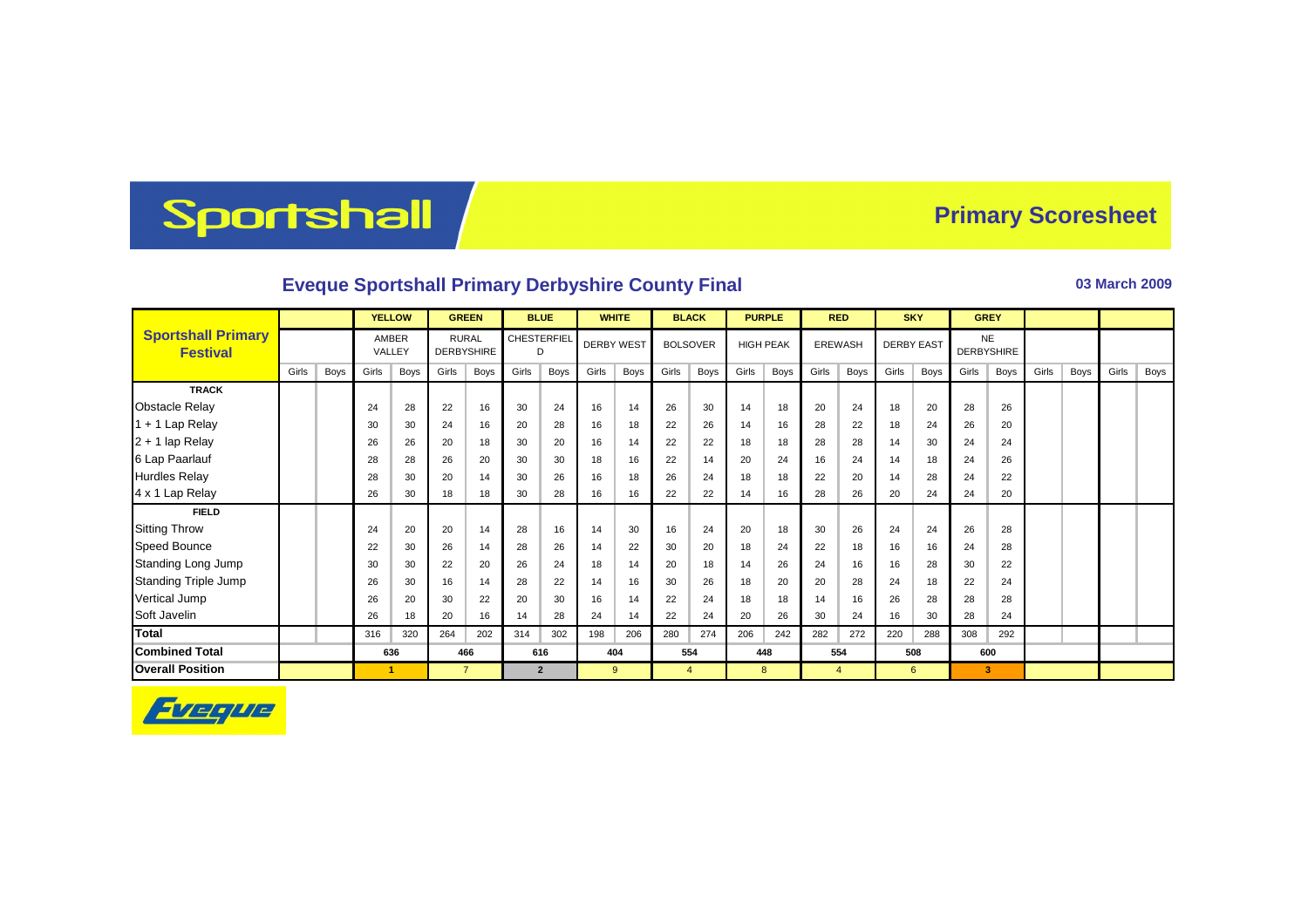| <b>Sportshall</b><br><b>Girls Track Events</b> |                                         |                          |                       |                              |                      |                             |                 |                               |                 |                            |                      |                   | <b>Sportshall</b>       |               |                         |                              | <b>Girls Field Events</b> |                          |                     |                         |                      |                              |                      |                                |                      |                            |                         |                            |
|------------------------------------------------|-----------------------------------------|--------------------------|-----------------------|------------------------------|----------------------|-----------------------------|-----------------|-------------------------------|-----------------|----------------------------|----------------------|-------------------|-------------------------|---------------|-------------------------|------------------------------|---------------------------|--------------------------|---------------------|-------------------------|----------------------|------------------------------|----------------------|--------------------------------|----------------------|----------------------------|-------------------------|----------------------------|
| <b>Girls</b>                                   |                                         |                          | <b>Obstacle Relay</b> |                              | 1 + 1 Lap Relay      | 2 + 1 Lap Relay             |                 | 6 Lap Paarlauf                |                 | <b>Hurdles Relay</b>       |                      | 4x1 Lap Relay     |                         |               | <b>Girls</b>            |                              |                           | <b>Sitting Throw</b>     |                     | <b>Speed Bounce</b>     |                      | <b>Standing Long</b><br>Jump |                      | <b>Standing Triple</b><br>Jump |                      | <b>Vertical Jump</b>       |                         | Soft Javelin               |
| Colour                                         | Team                                    | ne (in secs)<br>position | Position / Point      | "ime (in secs) c<br>position | Position / Poir      | ime (in secs) c<br>position | Position / Poir | l'ime (in secs) o<br>position | Position / Poin | 'ime (in secs)<br>position | Position / Points    | Fime (in secs) of | Position / Points       | Colour        | Team                    |                              | Best<br>Performand        | Total Position<br>Points | Best<br>Performance | Total / Position        | Best<br>Performances | Total / Position<br>Points   | Performances<br>Best | Total / Position<br>Points     | Best<br>Performances | Total / Position<br>Points | Performances<br>Best    | Total / Position<br>Points |
|                                                | $\circ$                                 |                          | 0                     |                              | 0                    |                             | 0<br>$\bf{0}$   |                               | 0               |                            | 0                    |                   | 0                       |               | $\circ$                 | $\overline{1}$               |                           | $\mathsf 0$              |                     | $\mathsf 0$             |                      | $\pmb{0}$                    |                      | $\mathbf 0$                    |                      | $\mathbf 0$                |                         | $\mathbf 0$                |
| $\bullet$                                      |                                         |                          | $\mathbf{0}$          |                              | $\mathbf{0}$         |                             |                 |                               | $\mathbf{0}$    |                            | $\mathbf{0}$         |                   | $\bf{0}$                | $\bullet$     |                         | $\mathbf 2$<br>$\mathbf{3}$  |                           | 0<br>$\bf{0}$            |                     | 0<br>$\bf{0}$           |                      | 0<br>$\bf{0}$                |                      | 0<br>$\mathbf{0}$              |                      | 0<br>$\mathbf{0}$          |                         | $\bf{0}$<br>$\mathbf{0}$   |
|                                                |                                         |                          |                       |                              |                      |                             |                 |                               |                 |                            |                      |                   |                         |               |                         |                              | 4                         | 12                       | 52                  | 149                     | 2.04                 | 5.76                         | 5.28                 | 15.88                          | 40                   | 118                        | 14                      | 37                         |
| <b>YELLOW</b>                                  | AMBER<br>VALLEY                         | 72.5                     | 4                     | 25.9                         | 1                    | 40.8                        | 3               | 86.3                          | 2               | 61.2                       | 2                    | 53.4              | 3                       | <b>YELLOW</b> | AMBER<br>VALLEY         | $\mathbf{2}$                 | $\overline{4}$            | 4                        | 50                  | 5                       | 1.88                 | $\mathbf{1}$                 | 5.18                 | 3                              | 41                   | 3                          | 11                      | 3                          |
|                                                |                                         |                          | 24                    |                              | 30                   |                             | 26              |                               | 28              |                            | 28                   |                   | 26                      |               |                         | 3                            | $\overline{4}$            | 24                       | 47                  | 22                      | 1.84                 | 30                           | 5.42                 | 26                             | 37                   | 26                         | 12                      | 26                         |
|                                                |                                         |                          |                       |                              |                      |                             |                 |                               |                 |                            |                      |                   |                         |               |                         | 1                            | 4.25                      | 11.75                    | 49                  | 154                     | 1.9                  | 5.34                         | 4.58                 | 13.04                          | 40                   | 120                        | 10                      | 30                         |
|                                                | RURAL<br>DERBYSHI<br>RE<br><b>GREEN</b> | 73.4                     | 5                     | 27.6                         | 4                    | 43.6                        | 6               | 87.1                          | 3               | 64.5                       | 6                    | 58.5              | $\overline{7}$          | GREEN         | RURAL<br>DERBYSHI<br>RE | $\mathbf 2$                  | 3.5                       | 6                        | 53                  | 3                       | 1.74                 | 5                            | 3.84                 | 8                              | 42                   | $\mathbf{1}$               | 8                       | 6                          |
|                                                |                                         |                          | 22                    |                              | 24                   |                             | 20              |                               | 26              |                            | 20                   |                   | 18                      |               |                         | 3                            | $\overline{4}$            | 20                       | 52                  | 26                      | 1.7                  | 22                           | 4.62                 | 16                             | 38                   | 30                         | 12                      | 20                         |
|                                                |                                         |                          | 1                     |                              | 6                    |                             | 1               |                               | 1               |                            | 1                    |                   | 1                       |               | CHESTER<br>FIELD        | 1                            | 4.25                      | 13.75                    | 49                  | 155                     | 1.94                 | 5.44                         | 5.28                 | 16.56                          | 31                   | 114                        | 10                      | 25                         |
| BLUE                                           | CHESTER<br>FIELD                        | 70.2                     |                       | 28.6                         |                      | 39.6                        |                 | 86.1                          |                 | 60.9                       |                      | 52.9              |                         | <b>BLUE</b>   |                         | $\overline{\mathbf{2}}$      | 4.75                      | $\mathbf{2}$             | 53                  | $\overline{2}$          | 1.86                 | 3                            | 5.92                 | $\mathbf{2}$                   | 44                   | 6                          | 6                       | 9                          |
|                                                |                                         |                          | 30                    |                              | 20                   |                             | 30              |                               | 30              |                            | 30                   |                   | 30                      |               |                         | 3                            | 4.75                      | 28                       | 53                  | 28                      | 1.64                 | 26                           | 5.36                 | 28                             | 39                   | 20                         | 9                       | 14                         |
|                                                |                                         |                          | 8                     |                              | 8                    |                             | 8               |                               | 7               |                            | 8                    |                   | 8                       |               |                         | 1                            | 3                         | 9.25                     | 54                  | 145                     | 1.68                 | 4.96                         | 4.04                 | 12.48                          | 36                   | 105                        | 16                      | 35                         |
| <b>WHITE</b>                                   | DERBY<br>WEST                           | 80.2                     |                       | 29.5                         |                      | 44.8                        |                 | 91.1                          |                 | 67.6                       |                      | 59                |                         | <b>WHITE</b>  | DERBY<br>WEST           | $\overline{\mathbf{2}}$      | 2.25                      | 9                        | 43                  | 9                       | 1.48                 | $\overline{7}$               | 4.36                 | 9                              | 33                   | 8                          | $\overline{7}$          | 4                          |
|                                                |                                         |                          | 16                    |                              | 16                   |                             | 16              |                               | 18              |                            | 16                   |                   | 16                      |               |                         | 3                            | $\overline{4}$            | 14                       | 48                  | 14                      | 1.8                  | 18                           | 4.08                 | 14                             | 36                   | 16                         | 12                      | 24                         |
| <b>BLACK</b>                                   | BOLSOVE<br>R                            | 72                       | 3<br>27.7             |                              | 5                    | 41.7                        | 5               | 89.2                          | 5               | 61.6                       | 3                    | 56.1              | $\overline{\mathbf{5}}$ | <b>BLACK</b>  | BOLSOVE<br>R            | 1                            | 3.75<br>3.75              | 10.25                    | 58                  | 157                     | 1.8                  | 5.1                          | 5.2                  | 17.82                          | 33<br>49             | 115<br>5                   | 12<br>12                | 33                         |
|                                                |                                         |                          | 26                    |                              | 22                   |                             | 22              |                               | 22              |                            | 26                   |                   | 22                      |               |                         | $\overline{\mathbf{2}}$<br>3 | 2.75                      | 8<br>16                  | 48<br>51            | $\mathbf{1}$<br>30      | 1.58<br>1.72         | 6<br>20                      | 6.14<br>6.48         | $\mathbf{1}$<br>30             | 33                   | 22                         | 9                       | 5<br>22                    |
|                                                |                                         |                          |                       |                              |                      |                             |                 |                               |                 |                            |                      |                   |                         |               |                         | 1                            | $\overline{4}$            | 11.75                    | 51                  | 148                     | 1.46                 | 4.43                         | 5.08                 | 14.66                          | 33                   | 112                        | 13                      | 30                         |
| <b>PURPLE</b>                                  | HIGH<br>PE AK                           | 84.1                     | 9                     | 30.7                         | 9                    | 44.5                        | 7               | 89.5                          | 6               | 65.4                       | $\overline{7}$<br>18 | 61.2              | 9<br>14                 | <b>PURPLE</b> | HIGH<br>PE AK           | $\mathbf{2}$                 | 3.5                       | 6                        | 47                  | $\overline{\mathbf{r}}$ | 1.46                 | 9                            | 5.02                 | $\overline{7}$                 | 42                   | $\overline{7}$             | 8                       | 6                          |
|                                                |                                         |                          | 14                    |                              | 14                   |                             | 18              |                               | 20              |                            |                      |                   |                         |               |                         | 3                            | 4.25                      | 20                       | 50                  | 18                      | 1.51                 | 14                           | 4.56                 | 18                             | 37                   | 18                         | 9                       | 20                         |
|                                                |                                         |                          |                       |                              |                      |                             |                 |                               |                 |                            |                      |                   |                         |               |                         | 1                            | 5                         | 14.25                    | 56                  | 149                     | 1.86                 | 5.4                          | 5.64                 | 15.26                          | 34                   | 100                        | 14                      | 41                         |
| RED                                            | EREWASH                                 | 76.4                     | 6                     | 26.5                         | 2                    | 40.3                        | 2               | 91.2                          | 8               | 62.9                       | 5                    | 53.2              | $\mathbf{2}$            | 品<br>œ        | EREWASH                 | $\overline{\mathbf{2}}$      | 5.75                      | $\mathbf{1}$             | 50                  | 5                       | 1.9                  | 4                            | 5.28                 | 6                              | 36                   | 9                          | 12                      | $\mathbf{1}$               |
|                                                |                                         |                          | 20                    |                              | 28                   |                             | 28              |                               | 16              |                            | 22                   |                   | 28                      |               |                         | 3                            | 3.5                       | 30                       | 43                  | 22                      | 1.64                 | 24                           | 4.34                 | 20                             | 30                   | 14                         | 15                      | 30                         |
|                                                |                                         |                          | $\overline{7}$        |                              | $\overline{7}$       |                             | 9               |                               | 9               |                            | 9                    |                   | 6                       |               |                         | 1                            | 4.25                      | 12                       | 53                  | 147                     | 1.72                 | 4.72                         | 5.26                 | 15.52                          | 41                   | 118                        | 9                       | 27                         |
| SKY                                            | DERBY<br>EAST                           | 76.8                     |                       | 29.2                         |                      | 46.8                        |                 | 93.2                          |                 | 67.8                       |                      | 57.4              |                         | SKY           | DERBY<br>EAST           | $\overline{\mathbf{2}}$      | 3.75                      | 4                        | 49                  | 8                       | 1.64                 | 8                            | 5.86                 | 4                              | 39                   | 3                          | 10                      | 8                          |
|                                                |                                         |                          | 18                    |                              | 18                   |                             | 14              |                               | 14              |                            | 14                   |                   | 20                      |               |                         | 3                            | $\overline{4}$            | 24                       | 45                  | 16                      | 1.36                 | 16                           | 4.4                  | 24                             | 38                   | 26                         | 8                       | 16                         |
|                                                |                                         |                          | $\overline{2}$        |                              | 3                    |                             | 4               |                               | 4               |                            | 4                    |                   | 4                       |               |                         | 1                            | 3.75                      | 13.5                     | 52                  | 153                     | 1.86                 | 5.76                         | 5.24                 | 15.3                           | 45                   | 119                        | 16                      | 38                         |
| <b>GREY</b>                                    | DERBYSHI                                | 71.2                     |                       | 27.1                         |                      | 41.4                        |                 | 88.5                          |                 | 62                         |                      | 53.6              |                         | <b>GREY</b>   | NE<br>DERBYSHI          | $\overline{\mathbf{2}}$      | 3.75                      | 3                        | 51                  | 4                       | 1.84                 | $\mathbf{1}$                 | 5.1                  | 5                              | 41                   | $\mathbf{2}$               | 10                      | $\mathbf{2}$               |
|                                                |                                         |                          | 28                    |                              | 26                   |                             | 24              |                               | 24              |                            | 24                   |                   | 24                      |               |                         | 3                            | 6                         | 26                       | 50                  | 24                      | 2.06                 | 30                           | 4.96                 | 22                             | 33                   | 28                         | 12                      | 28                         |
|                                                |                                         |                          | 0                     |                              | 0                    |                             | 0               |                               | $\pmb{0}$       |                            | $\pmb{0}$            |                   | $\bf{0}$                |               |                         | 1                            |                           | $\mathsf{O}\xspace$      |                     | $\mathsf 0$             |                      | $\pmb{0}$                    |                      | $\mathbf 0$                    |                      | $\mathbf 0$                |                         | $\pmb{0}$                  |
| $\bullet$                                      | $\circ$                                 |                          | $\mathbf{0}$          |                              | $\mathbf{0}$         | $\bf{0}$                    |                 | $\bf{0}$                      | $\mathbf{0}$    |                            |                      | $\mathbf{0}$      | $\bullet$               | $\circ$       | $\mathbf{2}$<br>3       |                              | 0<br>$\bf{0}$             |                          | 0<br>$\bf{0}$       |                         | 0<br>$\bf{0}$        |                              | 0<br>$\mathbf{0}$    |                                | 0<br>$\mathbf{0}$    |                            | $\mathbf 0$<br>$\bf{0}$ |                            |
|                                                |                                         |                          |                       |                              |                      |                             |                 |                               |                 |                            |                      |                   |                         |               |                         | 1                            |                           | $\mathbf 0$              |                     | $\mathbf 0$             |                      | $\mathbf 0$                  |                      | $\mathbf 0$                    |                      | $\mathbf 0$                |                         | $\mathbf 0$                |
| $\bullet$                                      | $\circ$                                 |                          | 0                     |                              | 0                    |                             | 0               |                               | $\mathbf 0$     |                            | $\mathbf 0$          |                   | $\bf{0}$                | $\bullet$     | $\circ$                 | $\overline{\mathbf{2}}$      |                           | 0                        |                     | 0                       |                      | 0                            |                      | $\mathbf 0$                    |                      | $\mathbf 0$                |                         | $\mathbf 0$                |
|                                                |                                         |                          | $\bf{0}$              |                              | $\bf{0}$<br>$\bf{0}$ |                             | $\bf{0}$        |                               | $\bf{0}$        |                            | $\mathbf{0}$         |                   |                         | 3             |                         | $\mathbf{0}$                 |                           | $\mathbf{0}$             |                     | $\bf{0}$                |                      | $\bf{0}$                     |                      | $\bf{0}$                       |                      | $\mathbf{0}$               |                         |                            |